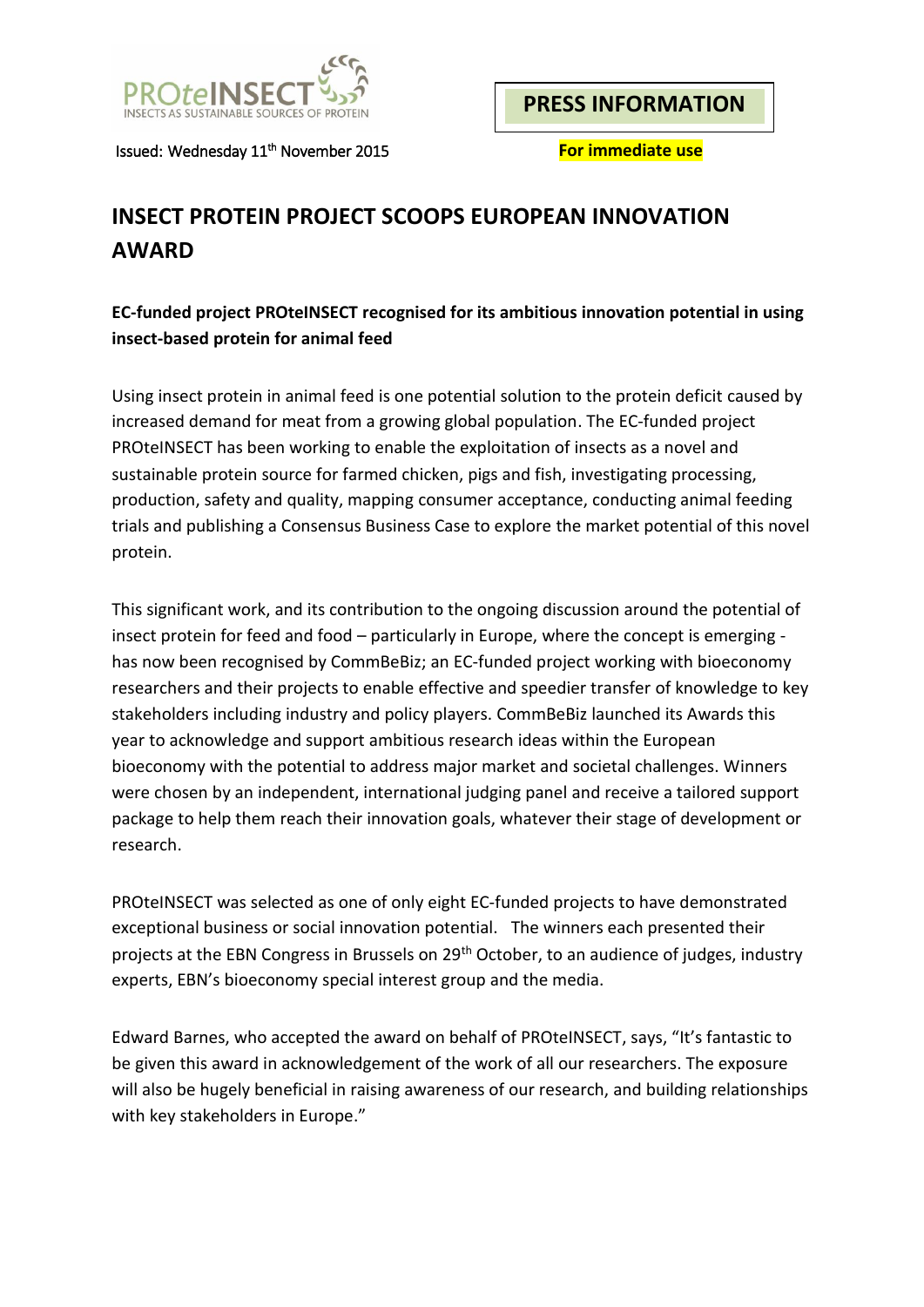For its support package prize, PROteINSECT has requested help with defining value proposition, channels to market, cost structure and revenue streams – to help its development both scientifically and commercially before the project ends early next year.

Dr Elaine Fitches, coordinator of PROteINSECT, says, "It's an exciting time to be involved in the alternative protein market and this award opens many more avenues to us, both to identify and set in motion important 'next steps' beyond the close of the project and to keep the public up-to-date with our research and results. We're looking forward to utilising the support now available to us via CommBeBiz to make the most of this opportunity."

## ENDS/ Contacts & Notes follow

#### Media information contact:

Kate Viggers/Rhonda Smith - Minerva UK - +44(0)1264-326427 - +44(0)7887-714957 [press@proteinsect.eu](mailto:press@proteinsect.eu) Interviews available with Elaine Fitches, PROteINSECT Co-ordinator/FERA

### Notes for Editors:

- 1. PROteINSECT survey on production and use of insect protein for animal feed can be accessed [here](http://www.proteinsect.eu/index.php?id=2)
- 2. PROteINSECT's summary report on current European legislation concerning insect protein and animal feed is available to view and download [from the project website](http://www.proteinsect.eu/index.php?id=3)
- 3. Partners in the PROteINSECT project are:
	- FERA Food & Environment Research Agency, UK Tel +44-1904-462564 Dr. Elaine FITCHES - Coordinator, expertise in entomology and Dr Adrian Charlton expertise in food safety
	- CAB International UK Expertise in entomology
	- Nutrition Sciences NV Belgium Global producer of feed concepts and functional feed ingredients (FFIs)
	- Katholieke Universiteit Leuven Belgium Expertise in Life Cycle Analysis (LCA)
	- $\bullet$  Minerva Communications Ltd, UK Expertise in Food Policy and Science Communication
	- Eutema Technology Management GmbH & Co KG Austria Expertise in Science Communication
	- Grantbait Ltd UK Maggot Farmer
	- Guangdong Entomology Institute China-Expertise in Entomology, especially rearing of insects
	- Huazhong Agricultural University China-Expertise in Entomology, expertise in fly rearing and prepupae collection
	- Fish for Africa Ghana Limited by Guarantee Ghana-NGO promoting sustainable Aquaculture in Africa
	- $\bullet$  Institut D'Economie Rurale Mali Expertise in sustainable Agriculture in Africa
	- The University of Stirling UK Expertise in Fish feeding trials